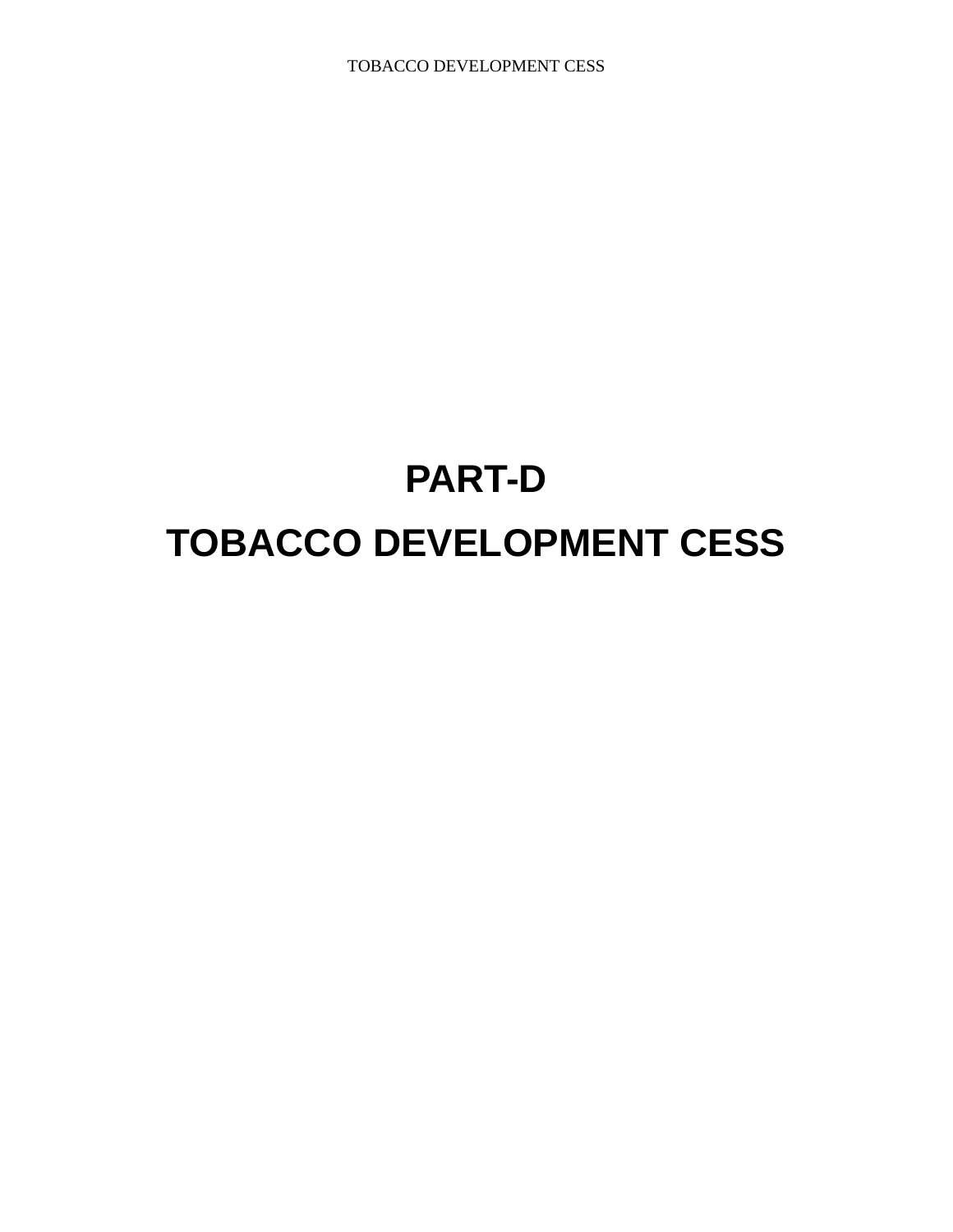### **THE KHYBER PAKHTUNKHWA FINANCE ACT, 1996.**

## KHYBER PAKHTUNKHWA ACT NO. I OF 1996.

First published after having received the assent of Governor of Khyber Pakhtunkhwa on the Gazette of Khyber Pakhtunkhwa (Extraordinary), dated 20<sup>th</sup> June, 1996.

## **AN ACT**

To levy and revise rates of certain taxes, duties and fees in the Khyber Pakhtunkhwa

PREAMBLE: WHEREAS it is expedient to levy, revise and modify certain taxes, cesses, duties and fees in Khyber Pakhtunkhwa.

It is hereby extended as follow:

**1. Short Title, Extent and Commencement.—**(1) This Act may be called the Khyber Pakhtunkhwa Finance Act, 1996.

- (2) It shall extent to the whole of Khyber Pakhtunkhwa.
- (3) It shall come into force with effect from the  $1<sup>st</sup>$  day of July 1996.

## **Section 2-to-10 of this Act do not relate to Tobacco Development Cess.**

**11. <sup>1</sup> [Tobacco Development Cess:** (1) There shall be levied and collected development cess on tobacco at the following rates, namely:

- $(a)$ <sup>2</sup>[for Virginia (flue-cured, barley and dark-air-cured); Rs. 2.50 per kilogram
- (b) for white patta/rustica tobacco Re. 1.25 per kilogram

including khaka, kara and roth made of mainstalk

(dandi) and stem of tobacco; and

(c)for snuff/niswar. Re. 1.00 per

kilogram.]

(la) The cess shall be recovered from---

 1 Substituted vide Finance (Fourth Amendment ) Act, 2003

<sup>2</sup> New rates substituted vide Khyber Pakhtunkhwa Finance Act, 2011 (Khyber Pakhtunkhwa Act No. XIII of 2011)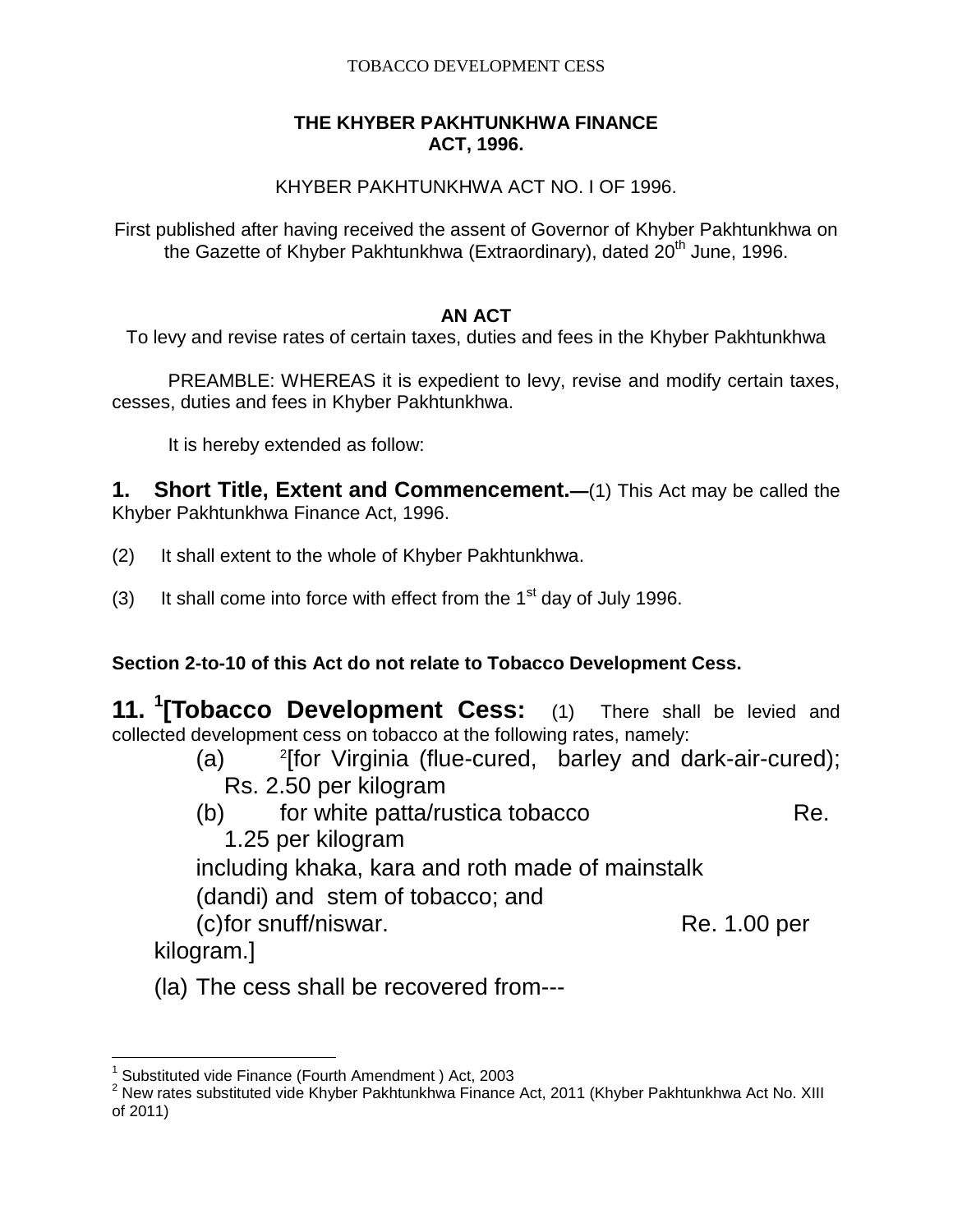(a) tobacco manufacturing factories on the basis of quota fixed for the factory concerned by the Pakistan Tobacco Board; and

(b) <sup>3</sup> [persons dealing in tobacco business, who purchase tobacco from growers or any other sources or transport tobacco to-

- I. any of the cigarette manufacturing /re- drying factories, processing centers, in the Khyber Pakhtunkhwa; or
- II. any area other than the areas mentioned in clause (i) above:

Provided that no cess shall be leviable in relation to such quantity of the tobacco for which the cess has already been paid under clause (a):

Provided further that persons bringing tobacco from any place outside the province of the Khyber Pakhtunkhwa to any place within the said province shall also be liable to pay the cess at the rate specified in subsection(1).

**Explanation:-** for the purpose of this section the word "person" used in this clause shall also include cigarette manufacturing / re-drying factories, processing centers, if theses factories/centers are transporting tobacco, as aforesaid, in addition to the quota allocated to them by the Pakistan Tobacco Board.

(1b) The cess levied under sub-section (1) shall be collected at the entry point of the cigarette manufacturing factories and re-drying factories or, as the case may be, at the check points established for the purpose.]

 $4(2)$  No other person, except the tobacco factories mentioned in sub-section

 3 Substituted vide Finance Act VI of 2004